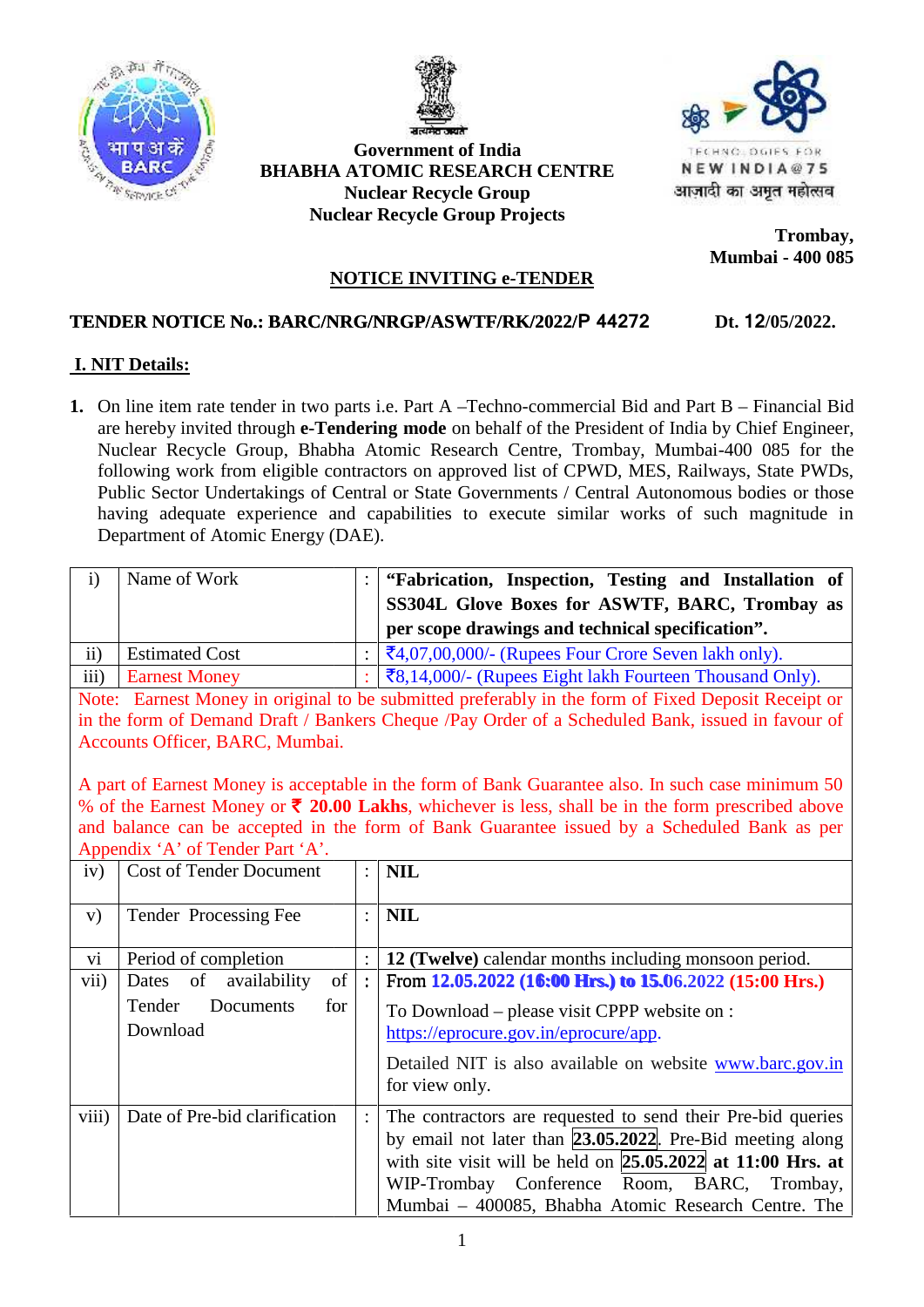| ix)           | Start date and time of online                                                                     |         | Pre-Bid clarifications will be uploaded in CPP Portal website<br>https://eprocure.gov.in/eprocure/app by 30.05.2022.<br>E mail for sending the pre-bid queries:<br>ramakant@barc.gov.in; rohitg@barc.gov.in<br>31.05.2022(11:00 hrs)                                                                                                                                                                                                                                                                    |
|---------------|---------------------------------------------------------------------------------------------------|---------|---------------------------------------------------------------------------------------------------------------------------------------------------------------------------------------------------------------------------------------------------------------------------------------------------------------------------------------------------------------------------------------------------------------------------------------------------------------------------------------------------------|
|               | submission of tenders                                                                             |         |                                                                                                                                                                                                                                                                                                                                                                                                                                                                                                         |
| $\mathbf{x})$ | Last date and time of closing<br>submission<br>$\sigma$<br>of online<br>tenders                   |         | $15.06.2022(15:00$ Hrs.)                                                                                                                                                                                                                                                                                                                                                                                                                                                                                |
| xi)           | Last date for submission of<br><b>EMD</b>                                                         |         | On or before $16.06.2022(15:00$ Hrs.) at North Gate to<br>Project Manager, Nuclear Recycle Group Projects, Nuclear<br>Recycle Group, BARC, Trombay, Mumbai 400085 in a<br>sealed super scribed envelope mentioning name of work and<br>NIT Number. Original documents should be submitted<br>preferably in person. It should not be put in the drop box<br>at North Gate. However documents sent by post or courier<br>will also be considered provided the same is received within<br>due date & time. |
| xii)          | and time of online<br>Date<br>opening of Part A i.e.<br><b>Technical Bid</b>                      | $\cdot$ | $17.06.2022$ (15:30 Hrs.)                                                                                                                                                                                                                                                                                                                                                                                                                                                                               |
| xiii)         | Date of opening of Part -B<br>Financial<br><b>Bids</b><br>$\sigma$ f<br>i.e.<br>qualified bidders |         | Will be notified at a later date.                                                                                                                                                                                                                                                                                                                                                                                                                                                                       |

# **II. Initial Eligibility Criteria:**

**2.** i) The bidder shall be compliant to the Public Procurement (Preference to Make in India), Order 2017 (as amended from time to time) issued by Department for Promotion of Industry and Internal Trade (DPIIT), Ministry of Commerce and Industry. Also bidder must submit undertaking alongwith bid for local content of.... % offered in subject tender.

ii) Only 'Class-I local supplier' as defined in Public Procurement (Preference to Make in India), Order 2017, are eligible to participate for subject tender.

iii) The bidder should have the following :

- (a) Registration in Appropriate Class of Contractors, if any
- (b) Bank Solvency Certificate of a Nationalized Bank / Scheduled Bank for a minimum of  $\overline{5162.80}$ **lakh** and should not be older than one year from the date of opening of tender.
- (c) Average Annual Financial Turnover of bidder should be at least  $\overline{407}$  lakhs, during the immediate last 3 consecutive financial years ending **31st March 2021**. This should be duly audited by a registered Chartered Accountant.
- (d) Should not have incurred any loss in more than two years during last five years ending **31st March 2021**.
- (e) Carried out similar works during last 7 years.
- (f) Performance Certificates.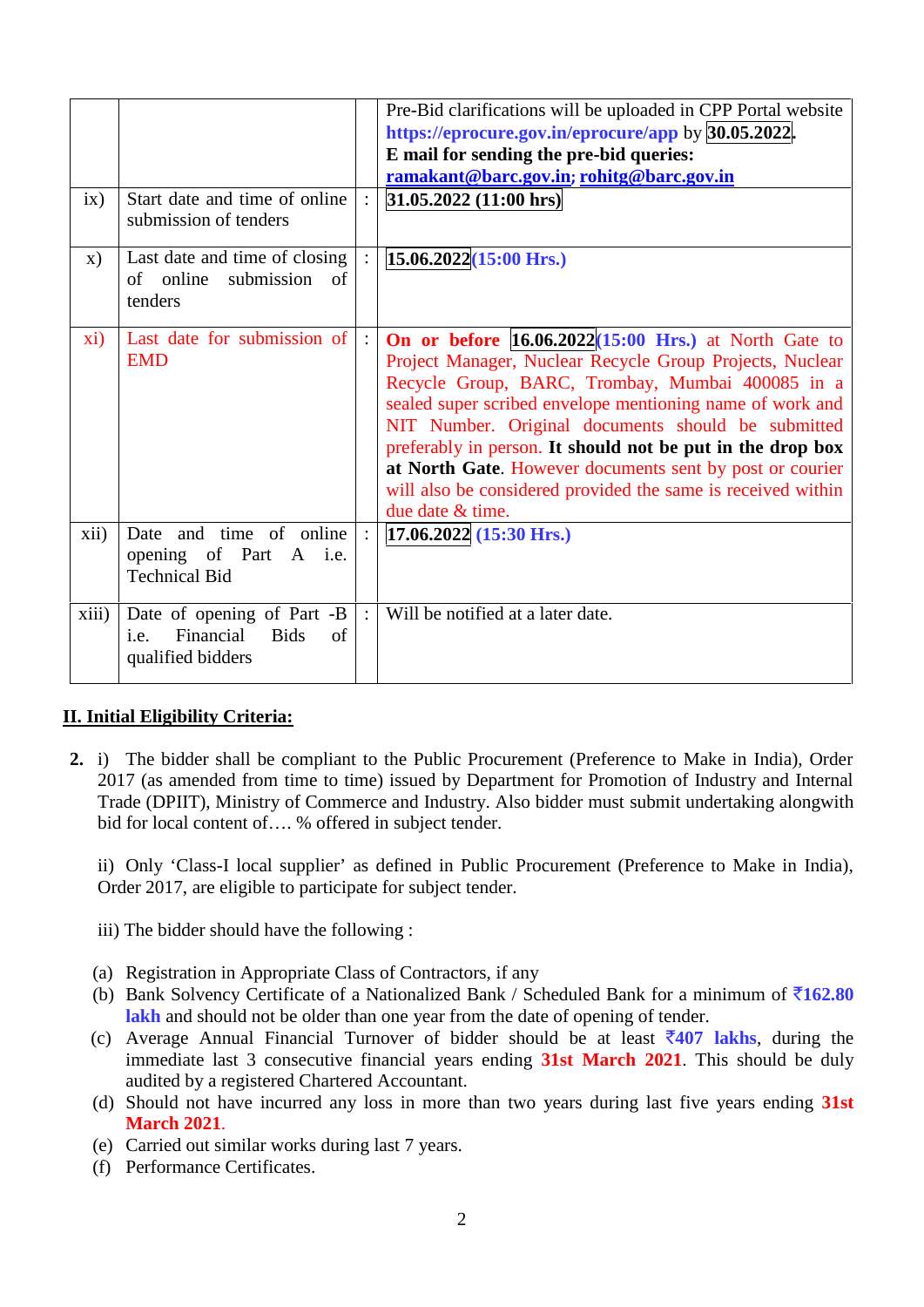- (g) Plant & Machinery, equipment's, accessories & other infrastructure facilities to complete the work in time.
- (h) Required Technical Staff.
- (i) Permanent Account Number (PAN) & GST Certificate.

The bidder should have satisfactorily completed (based on certification of performance by client of the works) **3 (Three)** similar works each of value not less than **`162.80 lakhs** or **2 (Two)** similar works each of value not less than **`244.20 lakhs** or **1 (One)** similar work of value at least **`325.60 lakhs** during the last 7 (Seven) years ending on the last day of the month previous to the one in which the tenders are invited/the works completed up to previous day of the last date of submission of tenders shall also be considered and if the eligible similar works are not carried out in Central Government / State Government / Public Sector Undertaking of Central or State Governments / Central Autonomous bodies, then TDS certificates should be produced by bidder for the same.

- **3.** For the purpose, 'cost of work' shall mean gross value of the completed work including the cost of materials supplied by the Govt./Client, but excluding those supplied free of cost. For the purpose of clause Similar Works means **"Fabrication of Stainless Steel equipment or stainless steel glove boxes". The similar works should have been executed in India.**
- **4.** The value of executed works shall be brought to the current costing level by enhancing the actual value of work at simple rate of 7 % per annum, calculated from the date of completion to last date of submission of tenders.
- **5.** The bidding capacity of the contractor applicable should be equal to or more than the estimated cost of the work put to tender. The bidding capacity shall be worked out by the following formula:

Where,

### **Bidding Capacity =**  $[A \times N \times 2]$  **– <b>B**

- $A =$  Maximum Value of works executed in any one year during the last five years taking into account the completed as well as works in progress.
- N= Number of years prescribed for completion of work for which bids have been invited.
- B= Value of existing commitments and ongoing works to be completed during the period of completion of work for which bids have been invited.

### **6. Bidder should be a registered firm in India. Joint Ventures and or Consortiums are not acceptable.**

#### **III. Information:**

**7.** Tender document is prepared in two parts viz. Part 'A' (Techno-commercial Bid) and Part 'B' (Financial Bid). Part 'A' consists of Techno-commercial Bid viz. Section I – Notice Inviting e-Tender (English & Hindi versions), Section II - Form of Agreement and General Rules and Directions for the guidance of Contractors, Memorandum, Section III – General Conditions of Contract, Additional conditions, Section IV - Special Instructions to Tenderers, Section V – Technical specifications, Section VI - List of Tender Drawings, Section VII – Schedule 'A' (Schedule of Materials to be supplied by Department), Appendix 'B' – Form of BG bond for performance security, Appendix 'C' – Indenture for secured advance, Appendix 'D' – Guarantee bond for waterproofing works, Appendix 'E' – Guarantee bond for anti-termite treatment, Annexure 'A' – Statement of men and machinery, Annexure `B' – List of approved manufacturer of building materials, all corrigendums to tender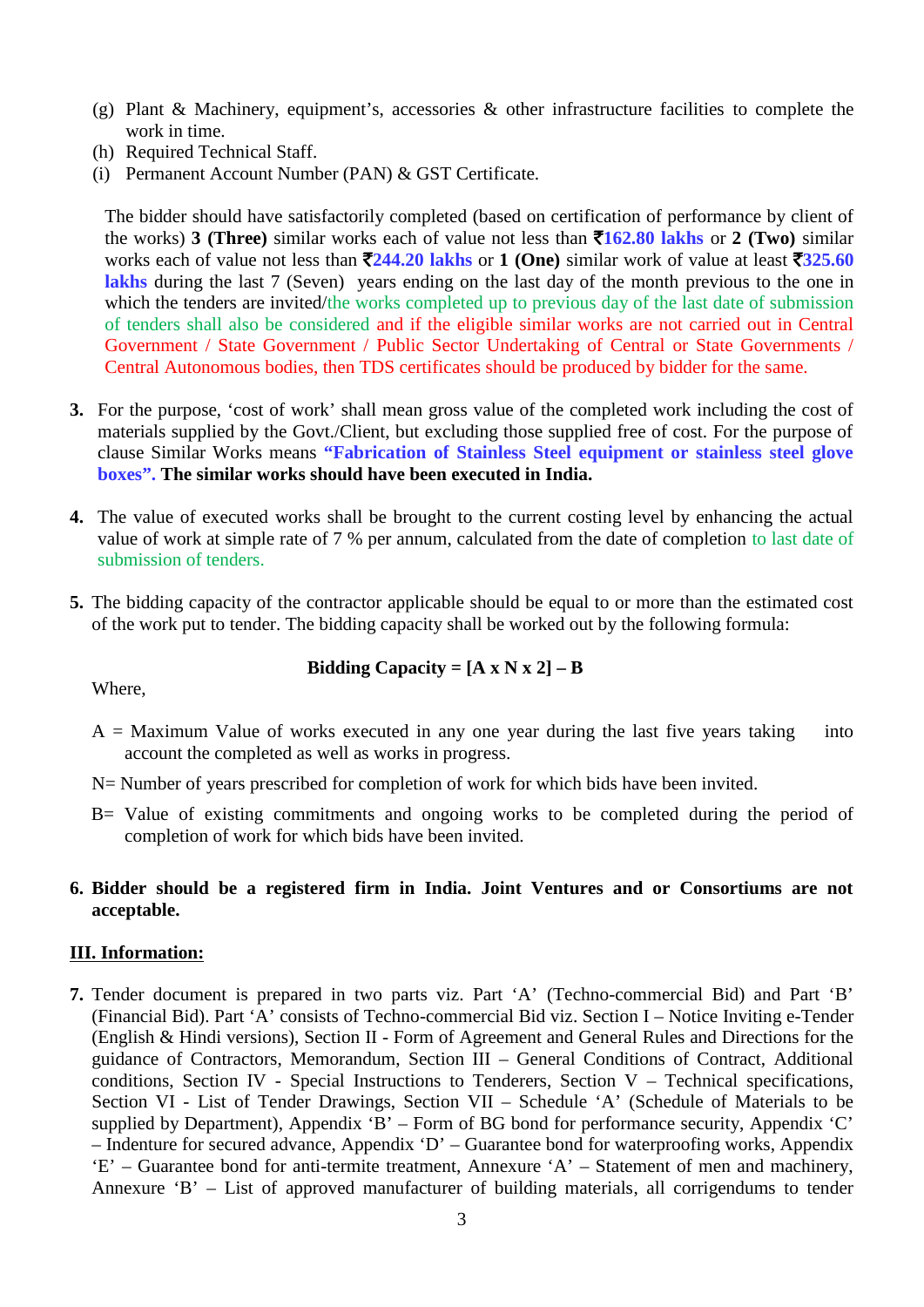documents and Proforma of Schedules 'A' to 'F'. Part 'B' (Financial bid) consists of Schedule 'B' - Schedule of Quantities**.** All the above documents will form part of Agreement after award of work to the successful bidder.

**OBTAINING OF STANDARD DOCUMENTS:** Prospective Bidders or general public can see and download free of cost **PDF format** of the above documents from website www.barc.gov.in $\triangle$ Tenders and  $NITs$   $\blacktriangleright$  Other Information

#### **IV. Guidelines for e-Tendering in CPPP website:**

To participate in the Tendering process on the CPP Portal, Prospective Bidders require a valid Class III Digital Signature Certificates. All the documents related to the eligibility criteria of tender should be submitted electronically through CPPP portal only. The instructions given below are meant to assist the bidders in registering on the CPP Portal, prepare their bids in accordance with the requirements and submitting their bids online on the CPP Portal.

More information useful for submitting online bids on the CPP Portal may be obtained at: https://eprocure.gov.in/eprocure/app**.**

#### **8. Registration**

- (i) Bidders are required to enroll on the e-Procurement module of the Central Public Procurement Portal (URL:https://eprocure.gov.in/eprocure/app) by clicking on the link "**Online Bidder Enrollment**" on the CPP Portal which is free of charge.
- (ii) As part of the enrolment process, the bidders will be required to choose a unique username and assign a password for their accounts.
- (iii)Bidders are advised to register their valid email address and mobile numbers as part of the registration process. These would be used for any communication from the CPP Portal.
- (iv) Upon enrolment, the bidders will be required to register their valid Digital Signature Certificate (Class III Certificates with signing key usage) issued by any Certifying Authority recognized by CCA India (e.g. Sify / nCode / eMudhra etc.), with their profile.
- (v) Only one valid DSC should be registered by a bidder. Please note that the bidders are responsible to ensure that they do not lend their DSC's to others which may lead to misuse.
- (vi) Bidder then logs in to the site through the secured log-in by entering their user ID / password and the password of the DSC /e-Token.

### **9. Searching for Tender Documents**

- (i) There are various search options built in the CPP Portal, to facilitate bidders to search active tenders by several parameters. These parameters could include Tender ID, Organization Name, Location, Date, Value, etc. There is also an option of advanced search for tenders, wherein the bidders may combine a number of search parameters such as Organization Name, Form of Contract, Location, Date, Other keywords etc. to search for a tender published on the CPP Portal.
- (ii) Once the bidders have selected the tenders they are interested in, they may download the required documents / tender schedules. These tenders can be moved to the respective 'My Tenders' folder. This would enable the CPP Portal to intimate the bidders through SMS/e mail in case, there is any corrigendum issued to the tender document.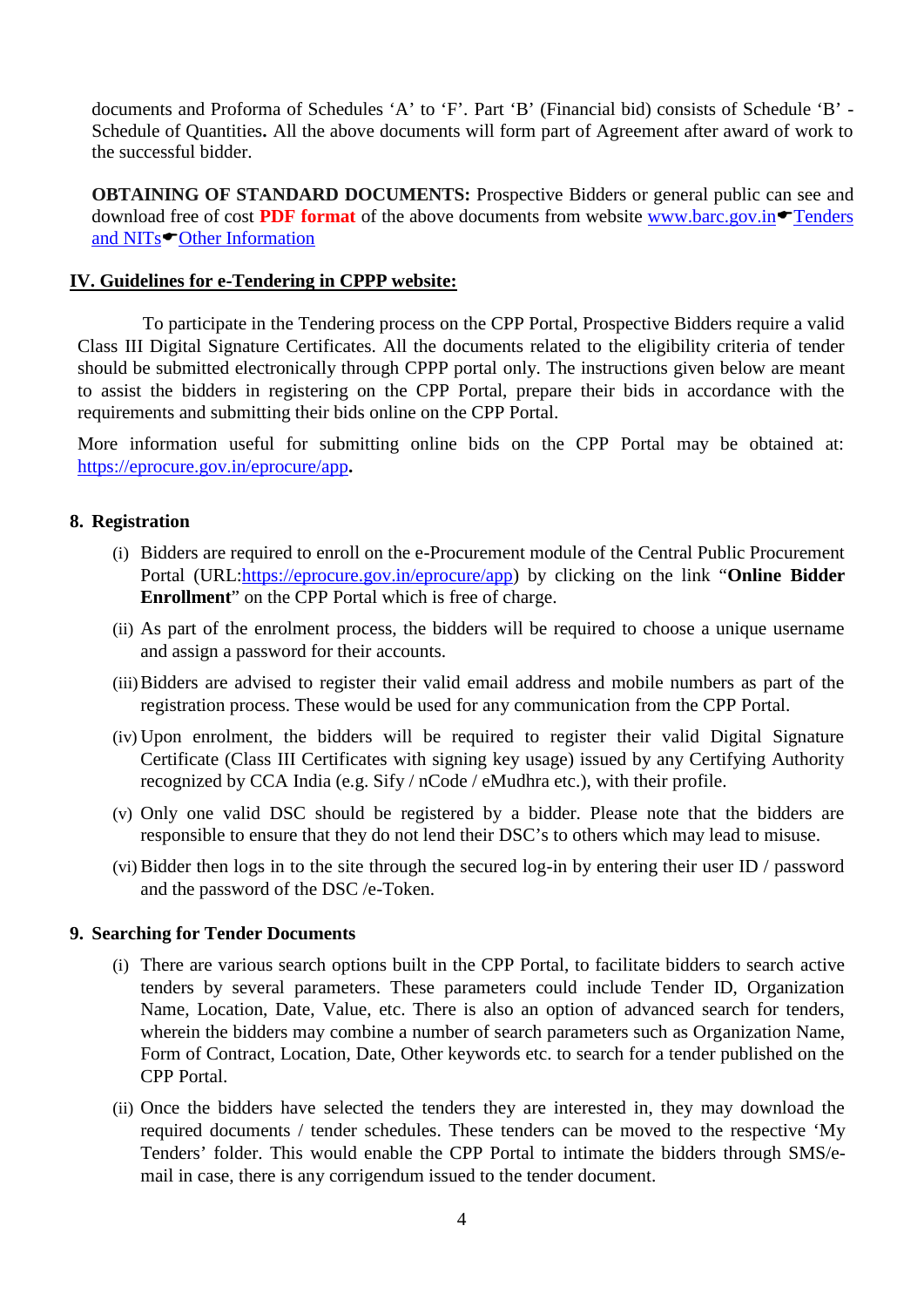(iii)The bidder should make a note of the unique Tender ID assigned to each tender, in case, they want to obtain any clarification / help from the Helpdesk.

### **10. Preparation of Bids**

- (i) Bidder should take into account any corrigendum published on the tender document before submitting their bids.
- (ii) Please go through the tender advertisement and the tender document carefully to understand the documents required to be submitted as part of the bid. Please note the number of covers in which the bid documents have to be submitted, the number of documents - including the names and content of each of the document that need to be submitted. Any deviations from these may lead to rejection of the bid.
- (iii)Bidder, in advance, should get ready the bid documents to be submitted as indicated in the tender document / schedule and generally, they can be in PDF / XLS / RAR / DWF/ JPG formats. Bid documents may be scanned with 100 dpi with black and white option which helps in reducing size of the scanned document.
- (iv) To avoid the time and effort required in uploading the same set of standard documents which are required to be submitted as a part of every bid, a provision of uploading such standard documents (e.g. PAN card copy, annual reports, auditor certificates etc.) has been provided to the bidders. Bidders can use "My Space" or "Other Important Documents'' area available to them to upload such documents. These documents may be directly submitted from the "MySpace" area while submitting a bid, and need not be uploaded again and again. This will lead to a reduction in the time required for bid submission process.
- **Note:** *My Documents space is only a repository given to the Bidders to ease the uploading process. If Bidder has uploaded his Documents in My Documents space, this does not automatically ensure these Documents being part of Technical Bid.*

### **11. Submission of Bids**

- (i) Bids shall be submitted online only at CPPP website : https://eprocure.gov.in/eprocure/app
- (ii) Bidder should log into the site well in advance for bid submission so that they can upload the bid in time i.e. on or before the bid submission time. Bidder will be responsible for any delay due to other issues.
- (iii)The bidder has to digitally sign and upload the required bid documents one by one as indicated in the tender document.
- (iv)Bidder has to select the payment option as "offline" to pay the EMD as applicable and enter details of the instrument.
- (v) Bidder should prepare the EMD as per the instructions specified in the tender document as applicable. The original should be posted/couriered/given in person to the concerned official, latest by the last date of bid submission or as specified in the tender documents. The details of the DD/any other accepted instrument, physically sent, should tally with the details available in the scanned copy and the data entered during bid submission time. Otherwise the uploaded bid will be rejected.
- (vi)The agency shall download the pre bid clarification if any for the work and upload the same (scanned copy) duly signed and sealed. The revised documents (if any) shall be uploaded in e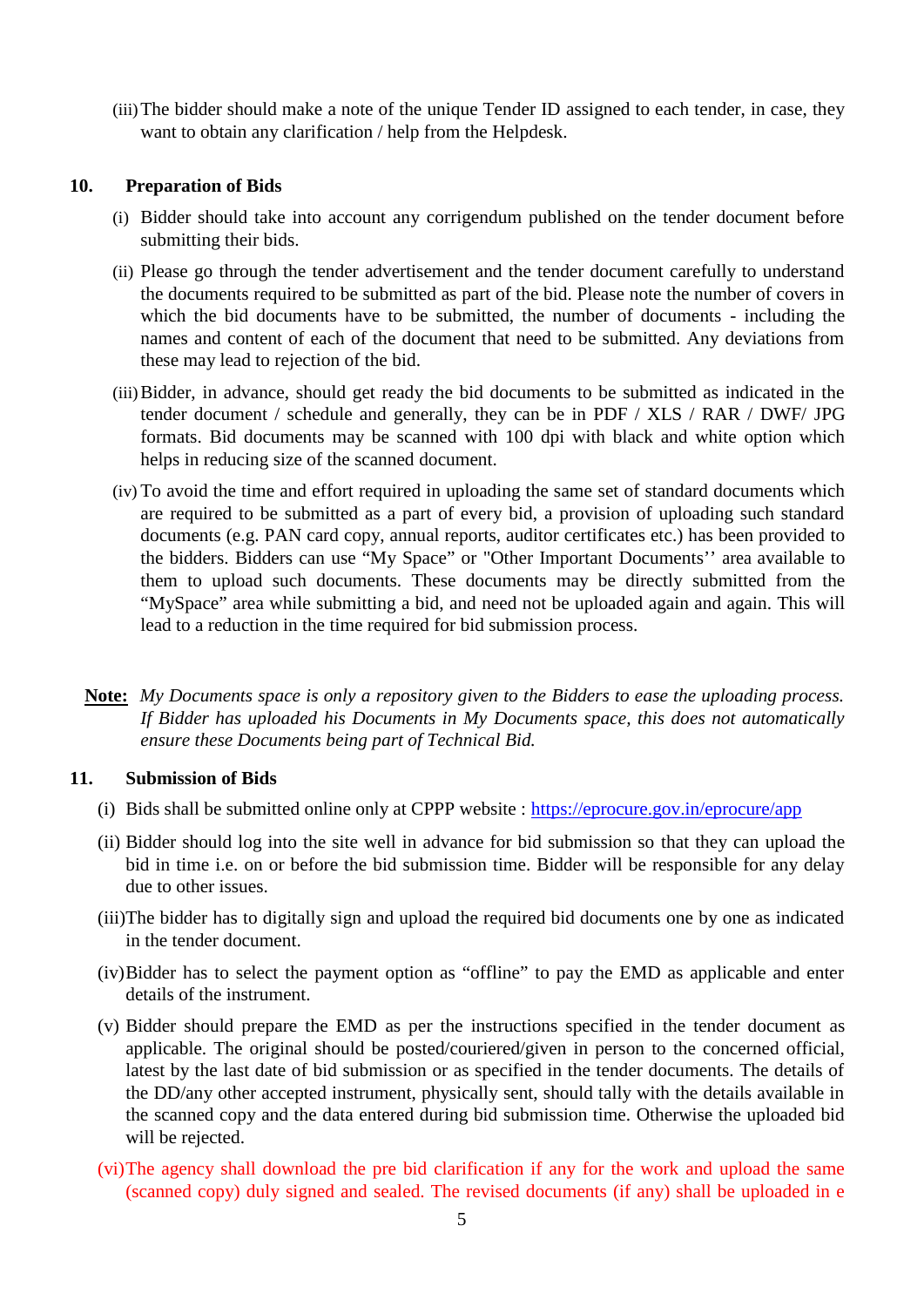tender portal.

- (vii) Bidders are requested to note that they should necessarily submit their financial bids in the format provided and no other format is acceptable. If the price bid has been given as a standard BoQ format with the tender document, then the same is to be downloaded and to be filled by all the bidders. Bidders are required to download the BoQ file, open it and complete the SKY BLUE coloured (unprotected) cells with their respective financial quotes and other details (such as name of the bidder). No other cells should be changed. Once the details have been completed, the bidder should save it and submit it online, without changing the filename. If the BoQ file is found to be modified by the bidder, the bid will be rejected.
- (viii) Tenderers are advised to upload their documents well in advance, to avoid last minutes rush on the server or complications in uploading. BARC, in any case, shall not be held responsible for any type of difficulties during uploading the documents including server and technical problems whatsoever.
- (ix)Bid documents may be scanned with 100 dpi with black and white option which helps in reducing size of the scanned document.
- (x) The server time (which is displayed on the bidders' dashboard) will be considered as the standard time for referencing the deadlines for submission of the bids by the bidders, opening of bids etc. The bidders should follow this time during bid submission.
- (xi)Submission of the tender documents after the due date and time (including extended period) shall not be permitted.
- (xii) All the documents being submitted by the bidders would be encrypted using PKI encryption techniques to ensure the secrecy of the data. The data entered cannot be viewed by unauthorized persons until the time of bid opening. The confidentiality of the bids is maintained using the secured Socket Layer 128 bit encryption technology. Data storage encryption of sensitive fields is done. Any bid document that is uploaded to the server is subjected to symmetric encryption using a system generated symmetric key. Further this key is subjected to asymmetric encryption using buyers/bid opener's public keys. Overall, the uploaded tender documents become readable only after the tender opening by the authorized bid openers.
- (xiii) Upon the successful and timely submission of bids (i.e. after Clicking "Freeze Bid Submission" in the portal), the portal will give a successful bid submission message  $\&$  a bid summary will be displayed with the bid no. and the date  $\&$  time of submission of the bid with all other relevant details.
- (xiv) The bid summary has to be printed and kept as an acknowledgement of the submission of the bid.
- (xv) Intending Bidders are advised to visit this website regularly till closing date of submission to keep themselves updated as any change/ modification in the tender will be intimated through this website only by corrigendum / addendum/ amendment.

### **12. Assistance to Bidders**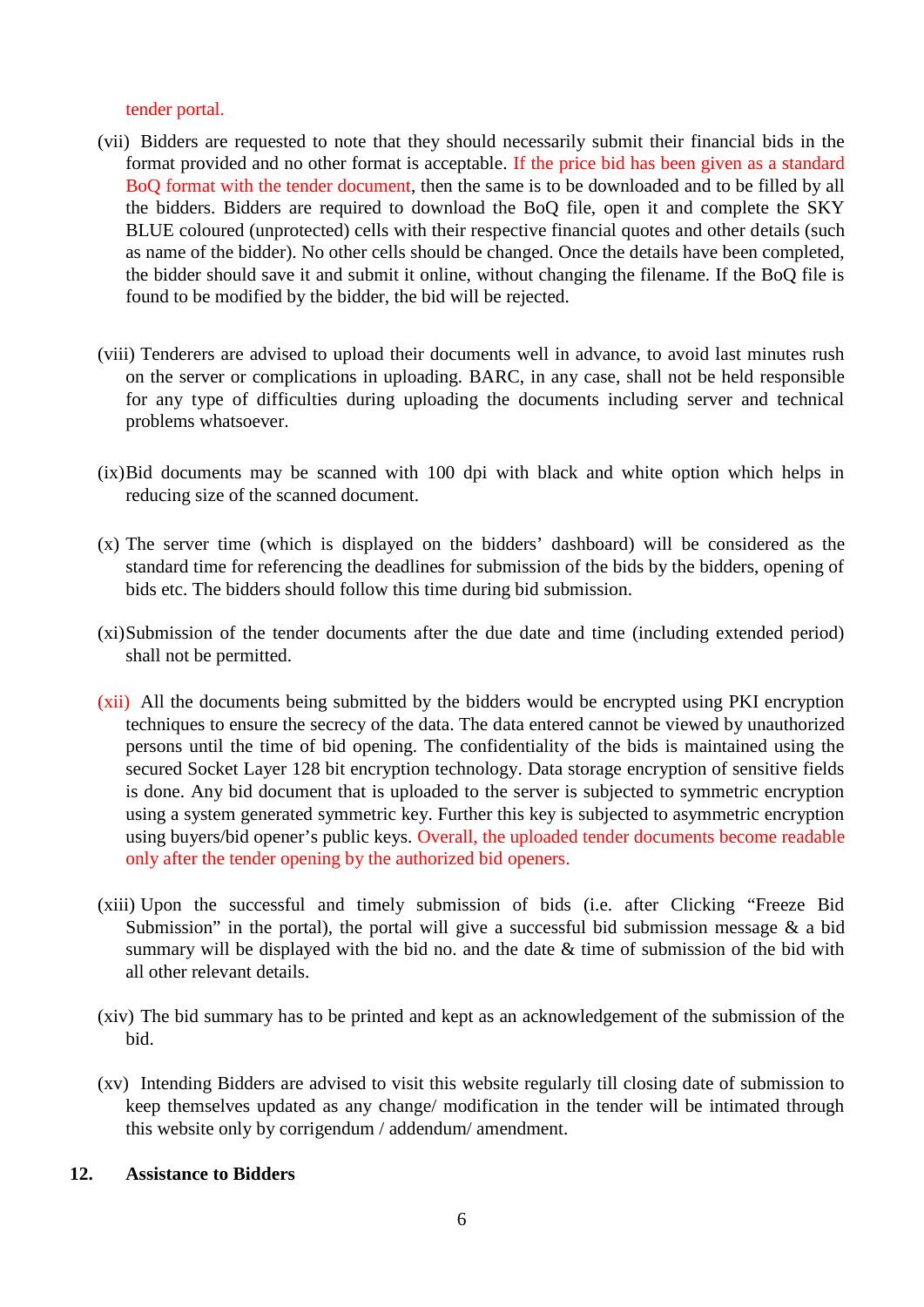- 1) Any queries relating to the tender document and the terms and conditions contained therein should be addressed to the Tender Inviting Authority for a tender or the relevant contact person indicated in the tender.
- 2) Any queries relating to the process of online bid submission or queries relating to CPP Portal in general may be directed to the 24x7 CPP Portal Helpdesk.

## **13. PRE-BID MEETING FOLLOWED BY SITE VISIT:**

- I. A pre-bid conference shall be held on published date, time and venue. All bidders who have downloaded the bid document are requested to go through the entire tender document including tender specifications and list out their deviations, perceptible ambiguities, need of additional clarification etc. and send them by e-mail before the "Last date of receipt of Pre-bid queries" indicated in tender notice. The tender drawings will be kept for viewing during pre-bid conference. The bidders are requested to send their representative for pre-bid conference positively (although it is not mandatory). The minutes of this pre-bid conference which shall be posted in above website for all bidders to download, shall form a part of tender document. It shall be deemed that all bidders who submit their bid (whether they attended pre bid conference or not) have accepted pre-bid conference minutes without any deviation.
- II. Intending Bidders are advised to inspect and examine the site and its surroundings and satisfy themselves before submitting their bids. The form and nature of the site, the means of access to the site, the accommodation they may require and in general shall themselves obtain all necessary information as to risks, contingencies and other circumstances which may influence or affect their bid. Interested bidder can contact tender inviting authority at Telephone Nos. provided in NIT. A bidder shall be deemed to have full knowledge of the site whether he inspects it or not and no extra charge consequent on any misunderstanding or otherwise shall be allowed. The bidders shall be responsible for arranging and maintaining at their own cost all materials, tools & plants, facilities for workers and all other services required for executing the work unless otherwise specifically provided for in the contract documents. Submission of a bid by a bidder implies that he has read this notice and all other contract documents and has made himself aware of the scope and specifications of the work to be done and of conditions and rates at which stores, tools and plant, etc. will be issued to him by the Government and local conditions and other factors having a bearing on the execution of the work.
- III. If required multiple pre-bid conference can be held before opening of part 'A'. The date and time of bid conference shall be notified to the bidders. In case competent authority of BARC decides to revise the technical specification and bids, the revised document shall be uploaded by BARC to invite revised financial bid, and bidder shall upload the revised financial bid within notified date and time. In case no revision of bids is desired by competent authority, only minutes of meeting of the pre-bid conference shall be uploaded. These minutes of meeting shall also be the part of tender. The date of opening of original/ revised Part  $-$  B (Financial) as applicable shall be notified to the Part – A qualified bidders.

### **Conditions:**

**14.** After opening of Part 'A' of tender, Chief Engineer shall constitute a Technical Evaluation Committee, if required, which will first verify the online credentials submitted by the bidder with respect to their eligibility for the work and if required, will visit selected worksites of on going/completed works of the bidders to evaluate the capability of the bidders based on the following.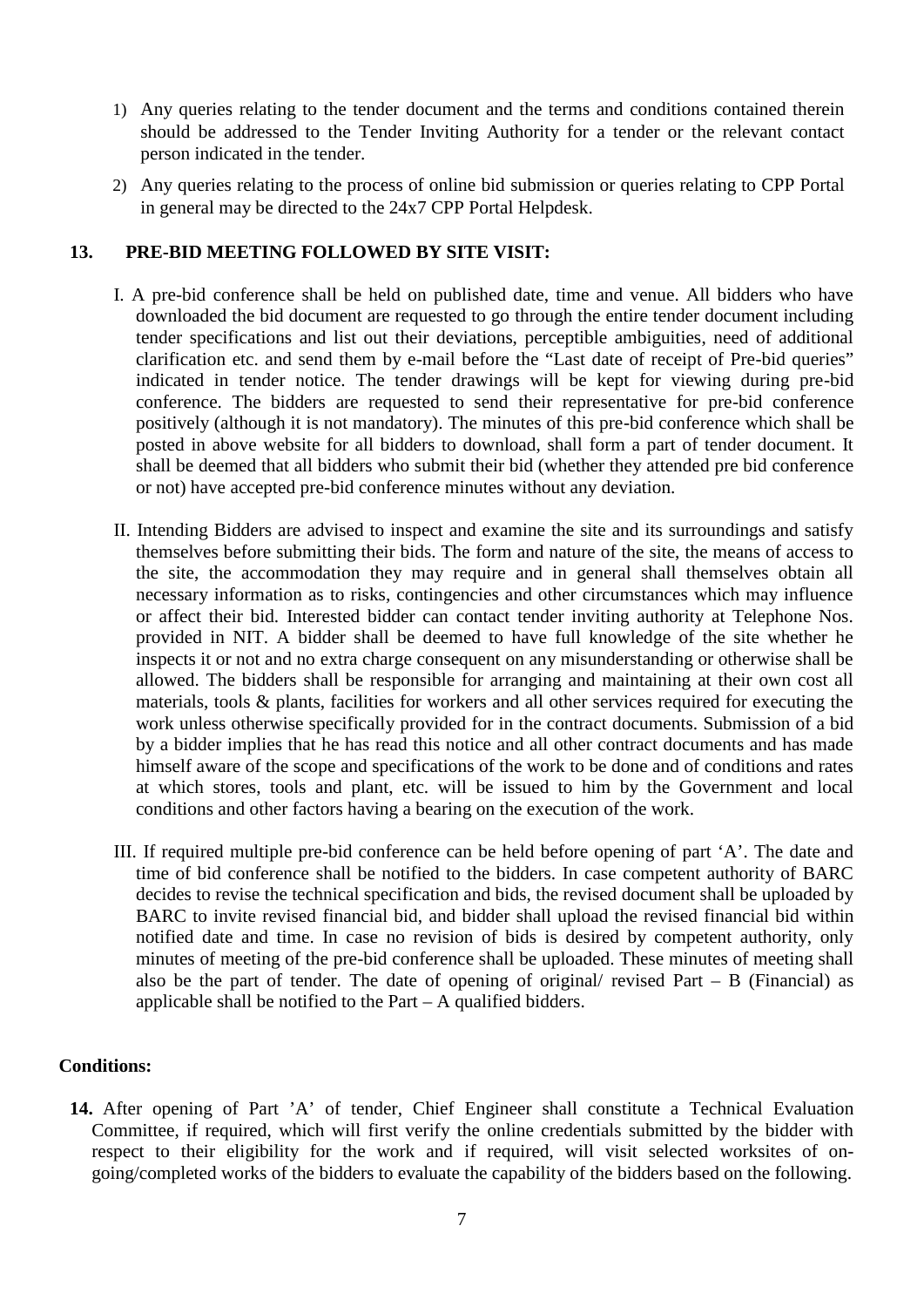- a) Vendor evaluation criteria as mentioned in technical specification.
- b) Financial capability and their turnover during the last 5 years.
- c) Technical capabilities of the company in the light of subject work.
- d) Nature of works executed by the bidder during last  $\frac{1}{2}$  years.
- e) Organizational structure of the company.
- f) Necessary Resource required by company to carry out the subject work.
- g) Time & quality consciousness.
- h) Tendency of the company with regard to making extraneous claims and disputes.
- i) Site planning ability.
- j) Tendency of the company to award the work on back to back / subletting.
- **15.** As per the security procedure in force in Bhabha Atomic Research Centre, the successful bidder shall be vetted by the Security Section of BARC before award of the work.
- **16.** No modifications in the tender shall be allowed after opening Part 'A'.
- **17.** Tenders with any condition including conditional rebate shall be rejected. However, tenders with unconditional rebate will be accepted.
- **18.** If any information furnished by the applicant is found to be incorrect at a later stage, they shall be liable to be debarred from tendering / taking up works in BARC. Also if such a violation comes to the notice of Department before start of work, the Engineer-in-charge shall be free to forfeit the entire amount of EMD & Performance Guarantee.
- 19. The time allowed for carrying out the work will be reckoned from the 15<sup>th</sup> day after date of written order to commence the work or from the first day of handing over of the site, whichever is later, in accordance with the phasing, if any, indicated in the tender documents.
- **20.** Tender will be kept valid for **180 (One Hundred Eighty) days** from the Last date of closing of online submission of tenders.
- **21.** In case the last date of receipt of original document towards EMD and opening of tender are declared as holiday, the respective date shall be treated as postponed to the next working day, correspondingly.
- **22.** Original Demand Draft/Bankers Cheque/Pay Order / Fixed Deposit Receipt / Bank Guarantee, if any of a Scheduled Bank towards Earnest Money Deposit as applicable shall be submitted at aforementioned place, date and time otherwise Tenders are liable to be rejected and will not be processed further.

# **23. Cheques for Earnest Money Deposit will not be accepted.**

- **24.** The contractor whose tender is accepted will be required to furnish by way of security deposit for the due fulfillment of his contract, such sum as will amount to 2.5% of the tendered value of work. In addition, the contractor shall be required to deposit an amount equal to 3% of the tendered value of the contract as Performance Security. Time allowed for submission of Performance Guarantee shall be 15 days from the date of issue of letter of acceptance. Performance Security of 3% to be submitted in the form of Bank guarantees. It can also be accepted in the form of fixed deposit receipts of Scheduled Bank or in the form of Government Securities.
- **25.** The Security Deposit will be collected by deductions @ 2.5 % of the gross amount of the running bill of the contractors till the total security deposit recovered will amount to 2.5% of the tendered value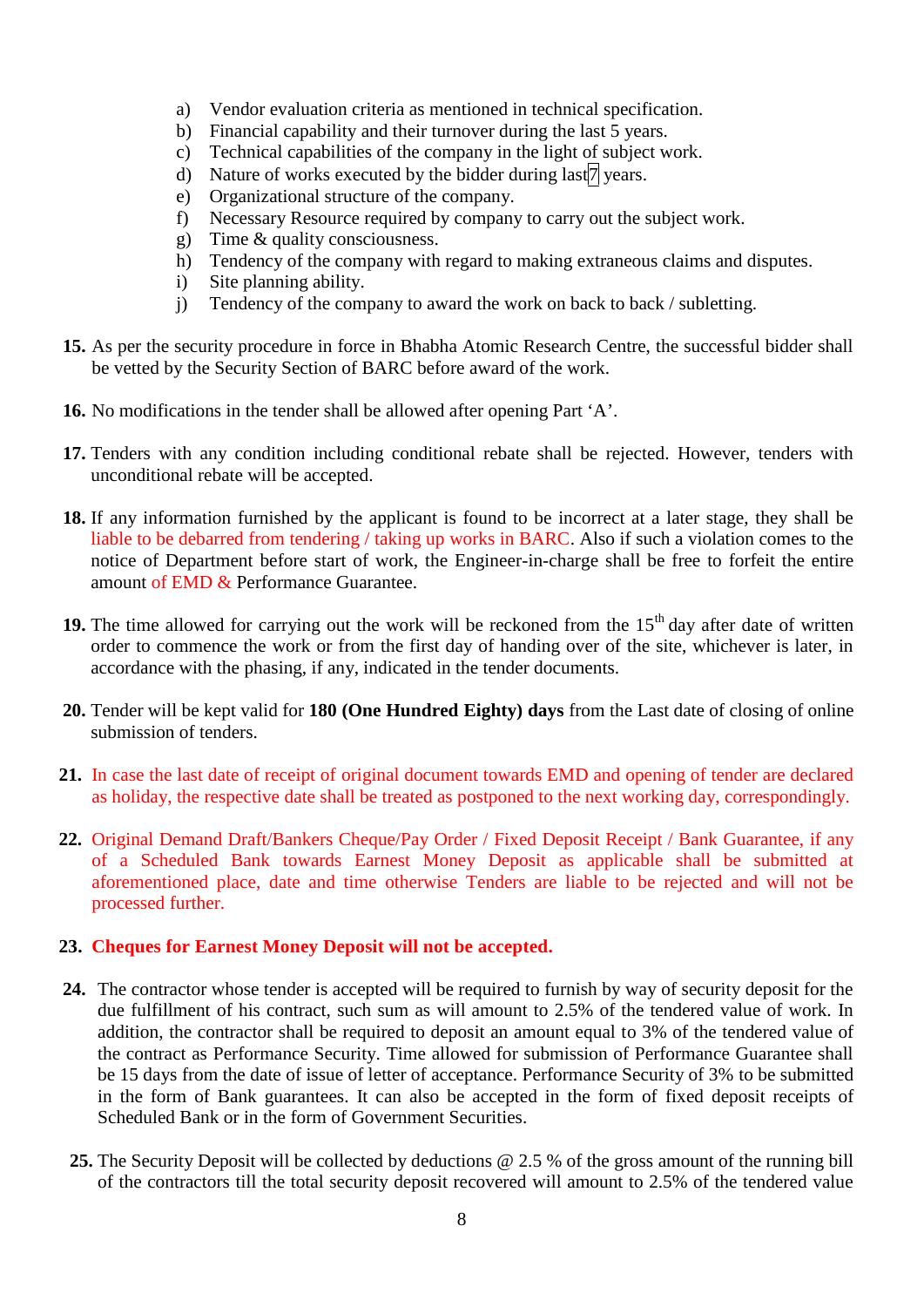of work. The Security deposit will also be accepted in the form of Governments Securities, Fixed deposit Receipts of Scheduled Bank and Nationalized Bank. These shall be endorsed in favour of the Accounts Officer, BARC, Mumbai. Earnest Money Deposit of successful bidder shall be retuned back / refunded on receipt of Performance Security Deposit, however in case Performance Security Deposit is in the form of Bank Guarantee, Earnest Money Deposit will be released subsequent to confirmation of verification of Bank Guarantee from the issuing Bank.

- **26.** If the successful tenderer, fails to furnish the prescribed performance guarantee on or before stipulated dates of commencement the department (BARC) shall without prejudice to any other right or remedy, be at liberty to forfeit the said earnest money absolutely.
- **27.** The acceptance of tender shall rest with department which does not bind itself to accept the lowest tender and reserves to itself the authority to reject any or all of the tenders received, without assigning any reason. All tenders in which any of the prescribed conditions are not fulfilled or incomplete in any respect are liable to be rejected.
- **28.** Canvassing in connection with tenders is strictly prohibited and the tenders submitted by the contractors who resort to canvassing will be liable for rejection.
- **29.** On acceptance of the tender, the name of the accredited representative(s) of the contractor who would be responsible for taking instructions from the Engineer-In-charge shall be communicated to the Engineer-In-charge.
- **30.** The department reserves the right to accept the whole or only part of the tender and the tenderer shall be bound to perform the same at the rates quoted.

### **31. LEVY/TAXES Payable by Contractor:**

i) **Goods &Services Tax (GST)** or any other tax applicable in respect of **inputs procured by the Contractor** for this contract shall be payable by the Contractor and Government will not entertain any claim whatsoever in respect of the same. However, **component of GST at time of supply of service (as provided in CGST Act 2017) provided by the contract shall be varied if different from that applicable on the last date of receipt of tender including extension if any.**

ii) Labour welfare cess @1% of gross value of work done shall be recovered from each bill paid to the contractor.

iii) Income tax and cess as applicable shall be deducted from each bill paid to the contractor.

iv) Contractor should be registered under EPF & ESIC and shall pay EPF & ESIC of contract workers to concerned Department and it will be reimbursed to him by the Department after satisfying that it has been actually and genuinely paid by the contractor. The bidder should not consider EPF  $\&$ ESIC in his rates.

Contractors shall comply provisions of the EPF Act, 1952 in respect of all the eligible employees / workers/ labours and submit the documentary proof regularly with every RA Bill.

v) Any other taxes /cess as per Government directives shall be deducted from each bill paid to the contractor, from time to time.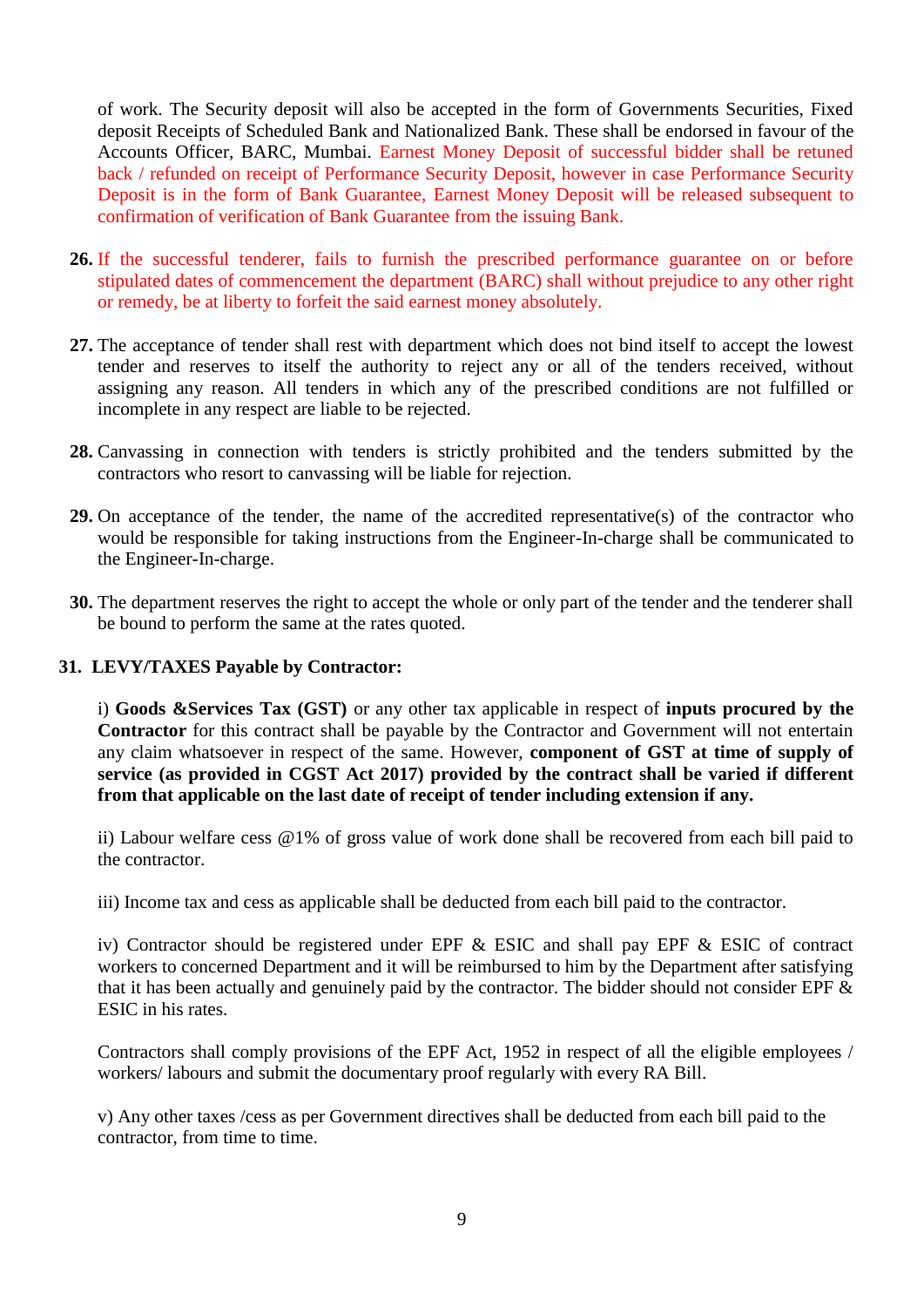**32.** If any tenderer withdraws his tender within the validity period and before award of work whichever is earlier or make any modifications in the terms and conditions of the tender which are not acceptable to the department, then the Government shall without prejudice to any right or remedy, be at liberty to forfeit 50 % (Fifty Percent) of the Earnest Money absolutely.

Further, the tenderer shall not be allowed to participate in the re-tendering process of the work.

- **33.** After award of work to the successful bidder, the successful bidder shall submit time schedule & cash flow statement for approval of Competent Authority which will form part of Agreement.
- **34. The Successful bidder whose tender is accepted will be required to obtain Police Verification Certificate (PVC) issued by Special Branch of Police at his own cost for all his workmen i.e. Engineers, Supervisors and Labourer's to work inside BARC.**

## **BIDDERS MAY PLEASE NOTE THAT ONLY POLICE VERIFICATION CERTIFICATE (PVC) HOLDER WORKMEN WILL BE ALLOWED TO ENTER BARC PREMISES AND SHOULD QUOTE ACCORDINGLY.**

In case of receipt of any adverse charter and antecedent remarks/ notification against the Contractor/ Company/ firm/proprietor and/ or his contract personnel, consequent to the security vetting, BARC reserves absolute right to terminate the contract forthwith without assigning reason/ show cause notice. Under the circumstance the Contractor will have no right to claim good any losses/liability that may be incurred as consequence to the above action initiated by BARC. BARC also reserves the right to forfeit in part/full performance security and/ or security deposit in possession of the Government for failure on the part of the contractor to abide/adhere to the Security instruction issued by DAE/ BARC from time to time.

#### **Instructions:**

- **35.** The contractor should be registered with https://eprocure.gov.in/eprocure/app. Those contractors not registered on the website mentioned above, are required to get registered.
- **36.** The intending bidder must have valid class-III digital signature for Request for purchase / Download of Tender Document (excel / word formats). The bid can only be submitted/uploaded after providing details of Fixed Deposit Receipts and or Bank Guarantee of any Scheduled Bank towards Earnest Money Deposit and other documents as specified.
- **37.** Tenders will be received online up to time & date as mentioned in the NIT details above. Part A will be opened on the time & date as mentioned in the NIT details above. The receipt of EMD will be checked first. If found in order, Part 'A' will be opened. After opening of Part 'A', for evaluation, the contractor's Techno-commercial Bid related documents shall be evaluated and accordingly tenderers will be qualified/disqualified by the Competent Authority. The Part 'B' (Financial Bid) of the qualified tenderers shall then be opened at notified date and time. Date of opening of Part 'B' (Financial Bid) will be intimated to all bidders through the CPP Portal website.
- **38. The tentative makes have been specified in the tender document based on requirements & desired performance and detailed study of the technical parameters, manufacturing process, quality assurance/control & testing. The list is merely for guidance and bidders can prefer any other make which is meeting technical specifications given under Section-V and Schedule of Quantities given under Section-VIII of Tender document ACED and shall confirm to the**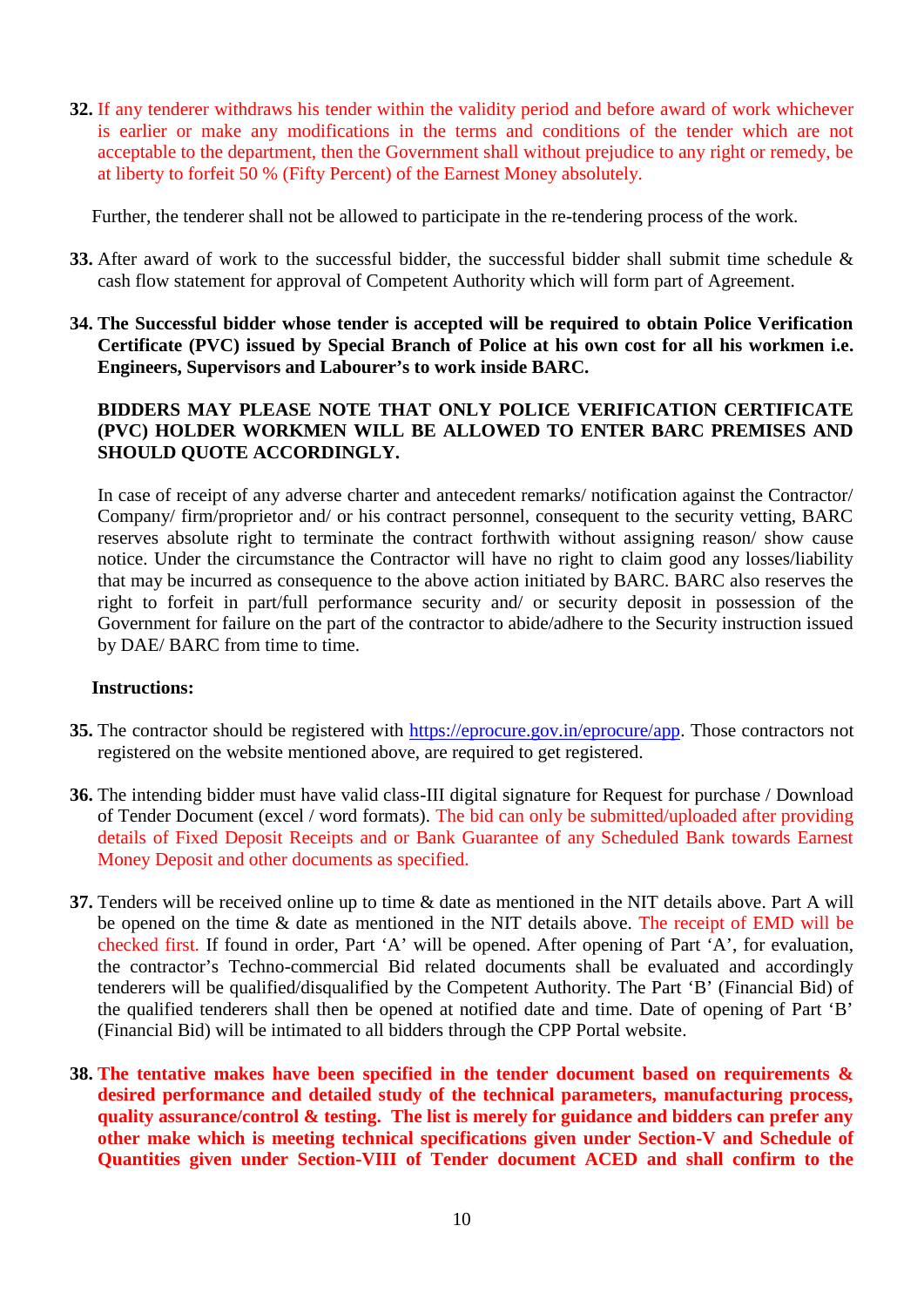## **relevant BIS codes and other relevant codes. The bidder may suggest any make/ brand meeting technical parameters during pre-bid stage and before technical bid submission**

- **39.** The Financial Proposal/Commercial bid / BoQ format is provided as BoQ\_XXXX.xls along with this tender document at https://eprocure.gov.in/eprocure/app. Bidders are advised to download this BoO XXXX.xls as it is and quote their offer/rates in the permitted column and upload the same in the commercial bid. **All tendered rates shall be inclusive of all taxes and levies payable under respective statutes. Bidder shall not tamper/modify downloaded price bid template in any manner**. In case if the same is found to be tampered/modified in any manner, tender will be completely rejected and appropriate action will be taken by department.
- **40.** On opening date, the contractor can login and see the status of Bids after opening.
- **41.** Contractor must ensure to quote rate of each item. The column meant for quoting rate in figures appears in SKY BLUE colour. While selecting any of the cells a warning appears **to mandatorily fill all such cells with any value, including "0" (ZERO).**

Note: **Prospective agencies shall satisfy themselves of fulfilling all the NIT criteria before submission of tender. Department reserves the right of non-consideration of tender of the agencies not fulfilling the stipulated criteria.**

- **42.** List of Documents to be scanned from original & uploaded within the period of bid submission by bidder:
	- i. Financial Turn Over certified by CA.
	- ii. Profit & Loss statement certified by CA.
	- iii. Latest Bank Solvency Certificate.
	- iv. List of Similar Works completed in last seven years indicating i) Agency for whom executed, ii) Value of work, iii) Stipulated and Actual time of completion, iv) Performance certificates of the eligible similar works from the clients.
	- v. List of Works in Hand indicating: i) Agency ii) Value of Work, iii) Stipulated time of completion / present position.
	- vi. List of Plants and Machinery
	- vii. List of Technical Staff
	- viii. Certificates:
		- a.Registration certificate, if any
		- b.Certificate of Registration for GST.
		- c. PAN (Permanent Account Number) Registration
		- d. Certificates of Registration for EPF & ESIC
		- ix. FDR/DD/PO/BC of any Scheduled Bank against **EMD**.
		- x. Bank Guarantee of any Scheduled Bank against part of EMD**, if any.**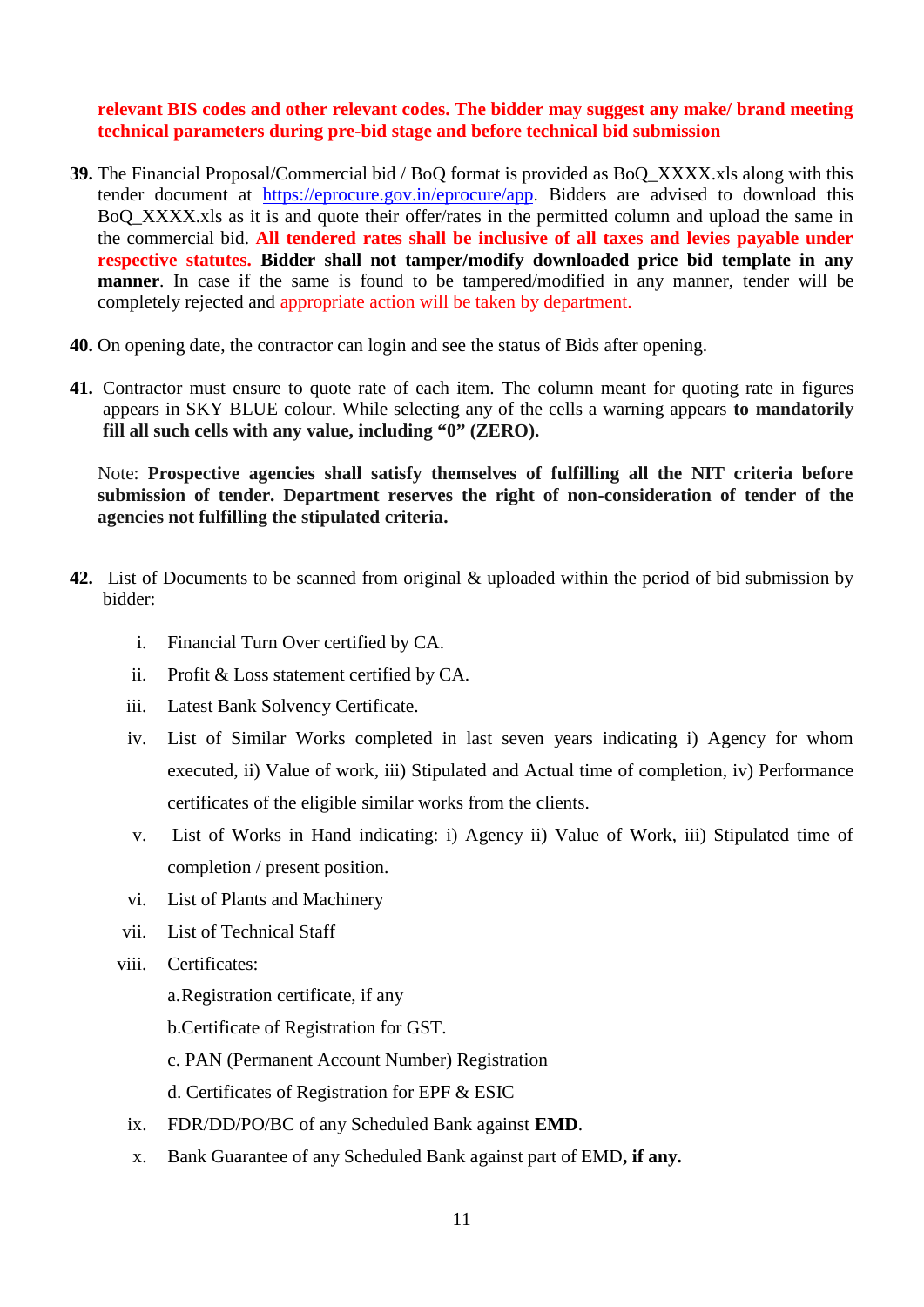- xi. Undertaking on the bidder's letter head that "The eligible similar work(s) have not been executed through another contractor on back to back basis".
- xii. Undertaking on bidder's letter head as under:

"**I / We, hereby tender for the execution of the work specified for the President of India within the time specified in Schedule "F", viz., Schedule of Quantities and in accordance in all respects with the specifications, designs, drawings and instructions in writing referred to in Section II of Part A and Clause - 11 of the General Clauses of Contract and with such materials as are provided for, by, and in respects in accordance with, such conditions so far as applicable**".

- xiii. Tender Acceptance letter on bidder's letter head as shown in Annexure 1.
- xiv. Undertaking on bidder's letter head as under:

"We \_\_\_\_\_\_\_\_\_\_\_\_\_\_ (Name of bidder) undertake that we meet the mandatory Local Content (LC) requirement for qualifying as 'Class I Local Supplier' as per the PP-LC Policy, against tender no. \_\_\_\_\_\_\_\_\_\_\_\_\_\_\_\_\_\_\_\_\_\_\_\_\_\_\_\_\_\_\_. The percentage of Local Content in the bid is \_\_\_\_\_\_\_\_% ".

Note : During technical evaluation missing documents, if any, can be asked by inspection committee for submission.

## **42. The Bidder is required to fill the following:**

- **a) Techno-commercial Bid**
- **b) Schedule - 'B' (Financial Bid)**

### **43. Eligible source countries:**

Any Bidder, from a country which shares a land border with India must comply to the Order (Public Procurement No.1) & Order (Public Procurement No. 2) issued by Public Procurement Division, Department of Expenditure, ministry of Finance, Government of India vide F. No. 6/18/2019-PPD dated 23.07.2020 and its addendum from time to time. Also, the bidder shall provide a certificate as per proforma given 'Appendix- F'. If such declaration or certificate is found to be false or to be incorrect at any time of submission of Bid or after awarding the Contract, then the said Contract will be terminated, along with such other actions as may be permissible under the relevant law of India.

# **APPENDIX - F**

# **FORM OF CERTIFICATE FOR ELIGIBLE SOURCE COUNTRIES**

(To be submitted on Bidder's Letter head)

I/We, ………. (Name of the Bidder) …………., have read the **NIT clauses** regarding restrictions on procurement from a Bidder of a country which shares a land border with India, and I/we am/are not from such a country'' or, from such a country (indicate country…….), have been registered with Competent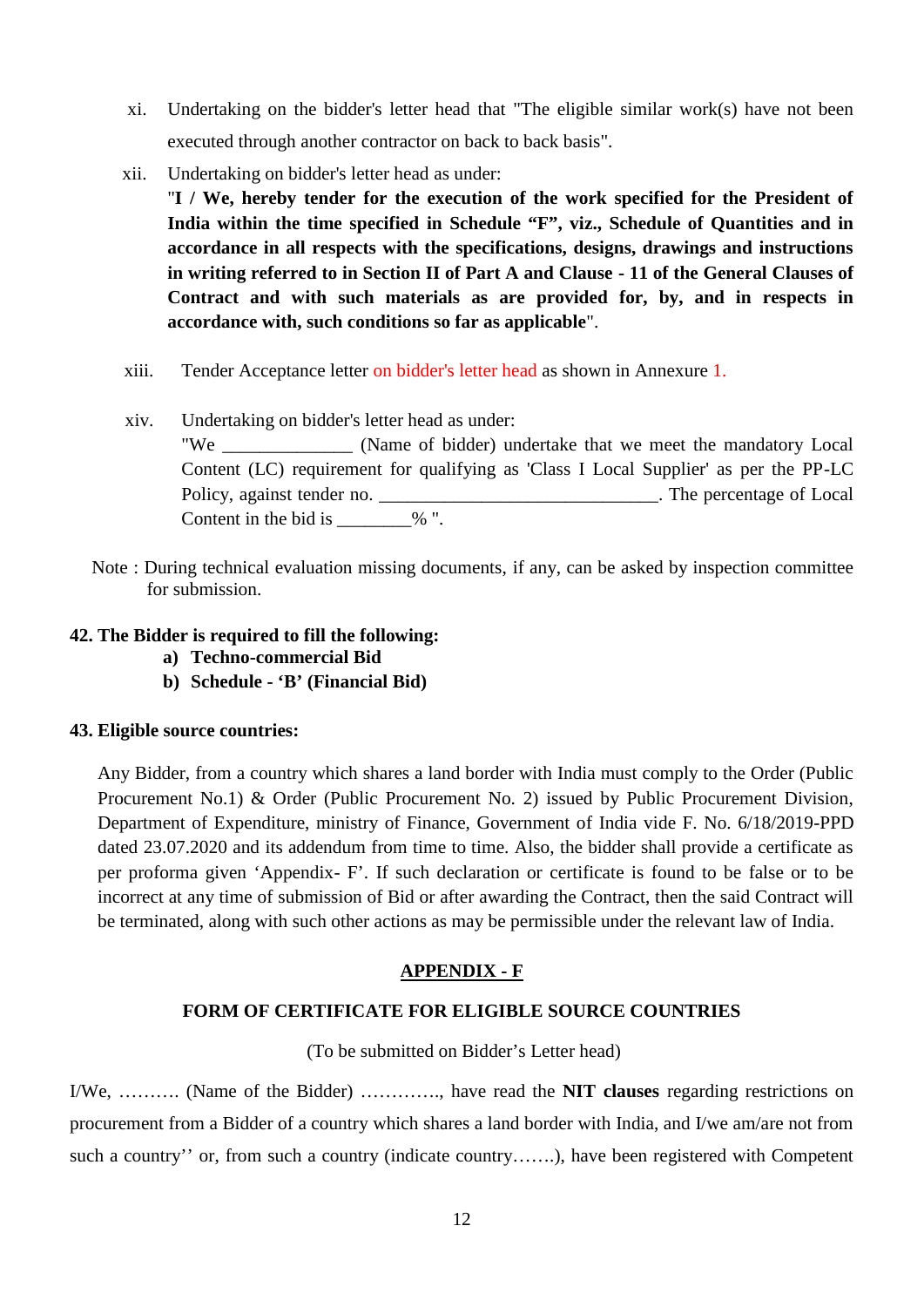Authority and submit a certificate herewith as an evidence of valid registration by the Competent Authority''.

I/We hereby certify that I/We am/are fulfilling all requirements in this regard and eligible to be considered, in accordance to **NIT clauses.**

I/We acknowledge the right of the Employer that absence of such a certificate in the bid, if the Bidder belongs to such country stated above, shall disqualify the Bidder.

I/We acknowledge the right of the Employer to terminate the Bidder for false declaration or certificate, along with such other actions as may be permissible under law.

# Signature of the Bidder

# **Notes:**

- 1. Interested agencies may visit website https://eprocure.gov.in/eprocure/app for registration and Bid Submission.
- 2. Contact for assistance/ clarifications related to tender documents (022) **25596730/25591015 Fax: (022) 25505398**
- 3. Contact for assistance for registration and participation in e-Tendering:
	- a) 24x7 CPP Portal Helpdesk (0120) 4001 002, (0120) 4001 005, (0120) 6277 787
	- b) Local Helpdesk Shri. Bhushan / Shri. Mayur at (022) 2548 7480
	- c) email at support-eproc@nic.in
- 4. Email Ids for sending request for Site visit / clarifications

To : ramakant@barc.gov.in, rohitg@barc.gov.in

 $CC:$ 

**In case difference between wordings of English and Hindi version of NIT, the English version will prevail.**

> Chief Engineer Nuclear Recycle Group Bhabha Atomic Research Centre For and on behalf of President of India